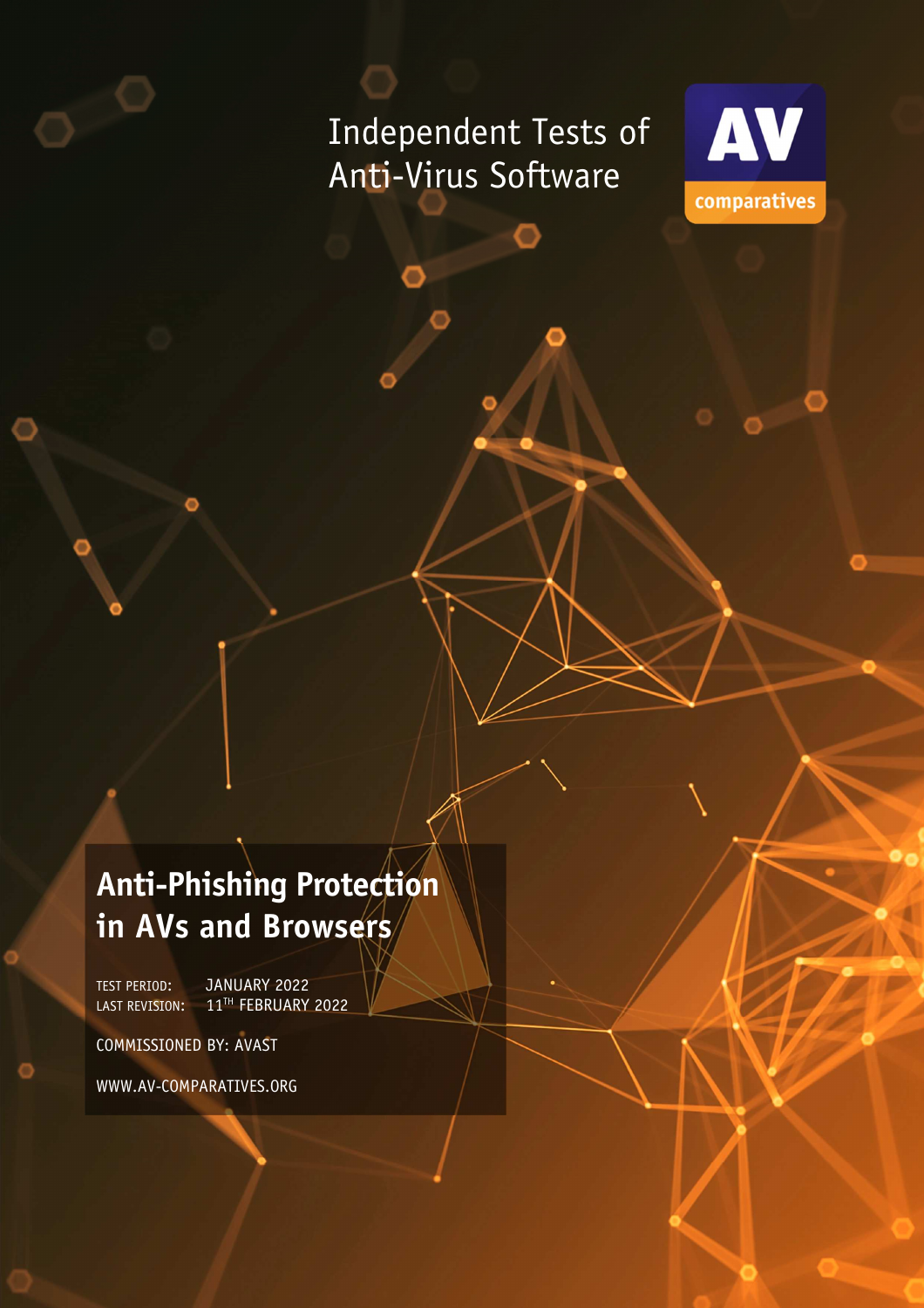### **Introduction**

This test evaluates the phishing-page detection rates and false positive rates at time of testing (January 2022) of various AV products, and different browsers, as listed below. This comparative test was commissioned by Avast.

### **Tested products**

The test took place from 13<sup>th</sup> January till 28<sup>th</sup> January 2022. The following up-to-date products were tested in parallel, and with active Internet/cloud-access, on Windows 10. Phishing protection provided by AV products were tested using Google Chrome 97.0 (with Google SafeBrowsing disabled). The browser extensions of the AV products were installed and enabled. The different browsers were tested without an AV program running. Avast selected the products to be tested. We purchased these in January 2022.

#### **Antivirus (AV) Products:**

- Avast Free Antivirus 21.11
- Avast One Essential 21.11
- Avira Free Antivirus 15.0
- Bitdefender Internet Security 26.0
- ESET Internet Security 15.0
- Kaspersky Internet Security 21.3
- Malwarebytes Premium 4.5
- McAfee Total Protection 16.0
- Microsoft Defender 4.18 with Defender browser plugin for Chrome
- NortonLifeLock Norton 360 22.21

#### **Browsers:**

- Avast Secure Browser 97.0
- Google Chrome 97.0 with SafeBrowsing
- Microsoft Edge 97.0
- Mozilla Firefox 96.0
- Opera 82.0

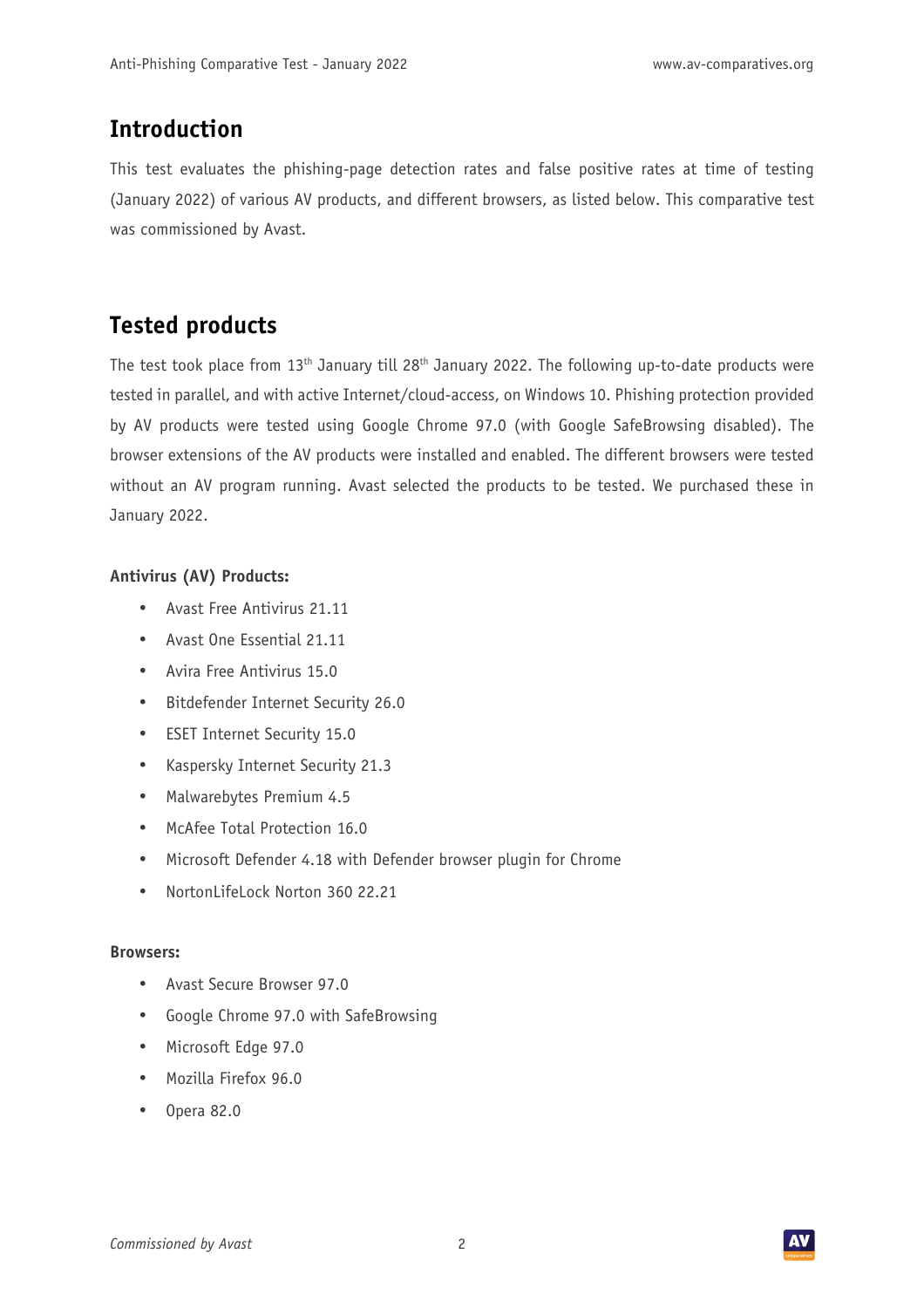## **Anti-Phishing Test-Set**

For this first test, we used **250** valid phishing URLs. The number of used clean URLs for false alarm detection was 250.

#### 100% 90% 80% 70% 60% 50% 40% 30% 20% 10% 0% Avira Avast Free Avast One Bitdefender ESET Kaspersky Malwarebytes Microsoft NortonLifeLock Avast Secure Browser Google Chrome McAfee Microsoft Edge Mozilla Firefox Antivirus Products Browsers

### **Test Results**

|                 | <b>Product</b>                        |     | <b>Block Rate</b> False Alarms |
|-----------------|---------------------------------------|-----|--------------------------------|
| <b>AVs</b>      | <b>Avast Free Antivirus</b>           | 99% | $\Omega$                       |
|                 | Avast One Essential                   | 99% | $\mathbf{0}$                   |
|                 | Avira Free Antivirus                  | 97% | $\mathbf{0}$                   |
|                 | <b>Bitdefender Internet Security</b>  | 89% | $\Omega$                       |
|                 | <b>ESET Internet Security</b>         | 87% | $\mathbf{0}$                   |
|                 | Kaspersky Internet Security           | 90% | $\Omega$                       |
|                 | Malwarebytes Premium                  | 61% | 0                              |
|                 | McAfee Total Protection               | 93% | $\Omega$                       |
|                 | Microsoft Defender with Chrome Plugin | 77% | $\Omega$                       |
|                 | NortonLifeLock Norton 360             | 70% | $\Omega$                       |
|                 |                                       |     |                                |
| <b>Browsers</b> | <b>Avast Secure Browser</b>           | 95% | $\Omega$                       |
|                 | Google Chrome                         | 34% | $\mathbf{0}$                   |
|                 | Microsoft Edge                        | 80% | $\Omega$                       |
|                 | Mozilla Firefox                       | 77% | $\Omega$                       |
|                 | 0pera                                 | 56% | 0                              |

Opera